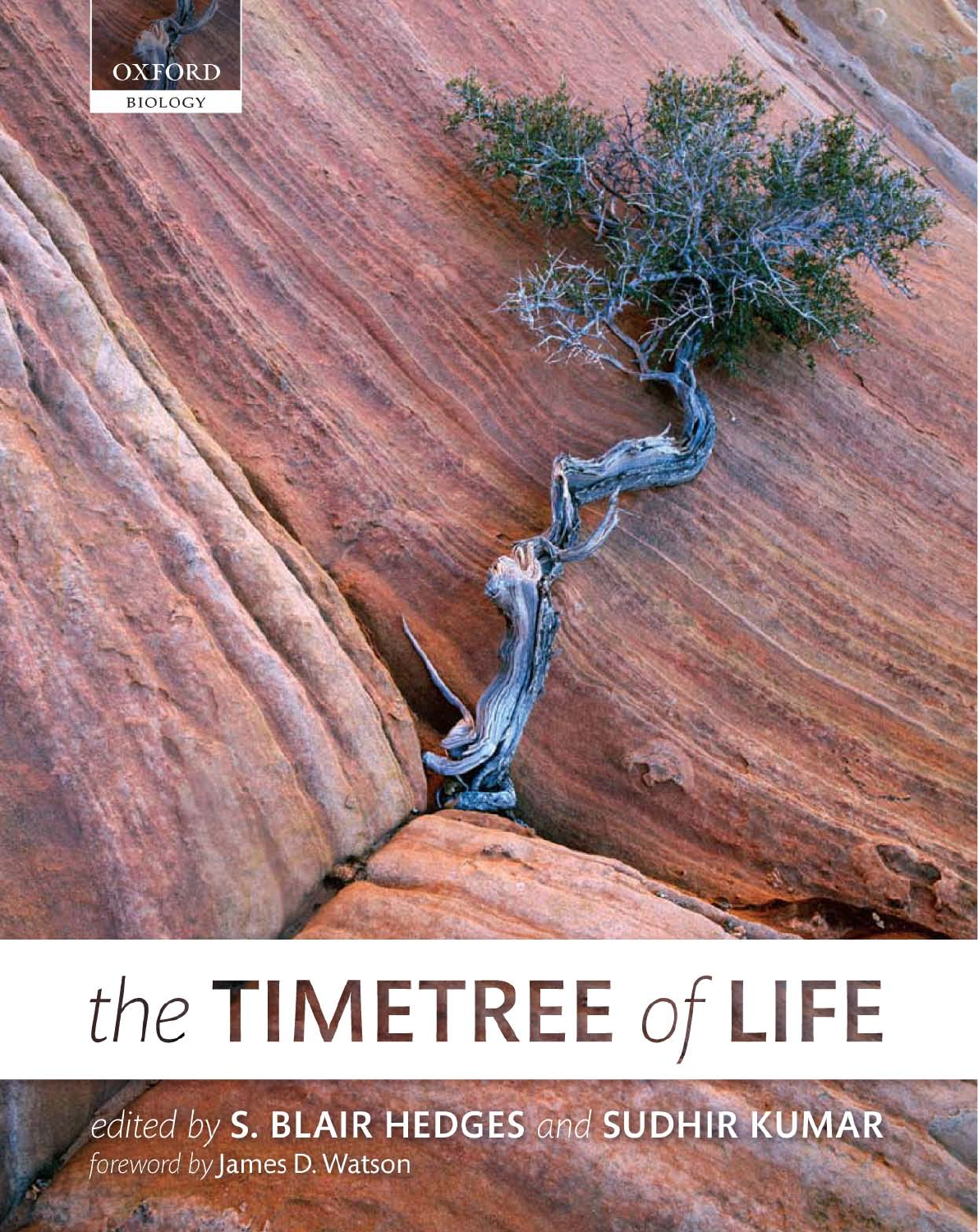# Amniotes (Amniota)

## *Andrew M. Shedlock\* and Scott V. Edwards*

Department of Organismic and Evolutionary Biology, Museum of Comparative Zoology, 26 Oxford Street, Harvard University, Cambridge, MA 02138, USA

\*To whom correspondence should be addressed (shedlock@oeb. harvard.edu)

# Abstract

Amniota is a remarkably diverse clade of tetrapod vertebrates comprising more than 23,000 living species of mammals, non-avian reptiles, and birds adapted to a wide variety of primarily terrestrial habitats. Our most recent common amniote ancestor probably lived ~325 million years ago (Ma), and molecular data suggest that the major lineages of living reptiles arose in the Permian and Triassic (299–200 Ma), when land areas were coalesced into a single supercontinent, Pangaea. Conflicting morphological and molecular results for the origin of turtles has been particularly challenging to resolve, although most recent analyses place turtles with birds and crocodilians.

Amniota is a clade noted for the extraordinary ecological and taxonomic diversity of its more than 23,000 living species, comprising mammals and reptiles, including birds. The taxon is named for the characteristic egg structure in which the amnion membrane forms a fluidfilled cavity that surrounds the developing embryo. The amniote egg is considered one of the key adaptations in the evolution of vertebrate terrestrial life history (Fig. 1). This shared-derived character is generally accepted to be one of several key adaptations for enduring the terrestrial life adopted by our amniote ancestors, thereby facilitating the remarkable evolutionary success of the group. Considerable debate has been focused on precisely when our most recent common amniote ancestor lived (*1*). Tightly constrained radiometric analysis of fossils places the divergence between the first undisputed synapsids (mammals which have only one temporal fenestration in the skull) and diapsids (reptiles with two temporal fenestrations) at 306.1  $\pm$  8.5 Ma. This dating technique generally exhibits about 1% error (2). The upper bound of this narrow estimate for bird–mammal divergence

overlaps with a widely cited value of 310 Ma, based on the approximate methods of Benton (*3*) and employed by Kumar and Hedges (*4*) to calibrate a comprehensive molecular timescale for vertebrate evolution. The amniote timetree considered here includes six terminal taxa: Mammalia (mammals), Sphenodontia (the tuatara), Squamata (lizards and snakes), Testudines (turtles), Crocodylia (alligators and crocodiles), and Aves (birds). A combination of molecular and fossil evidence suggests that the major lineages of living reptiles likely originated in the Permian and Triassic (*3–5*) although exact divergence time estimates vary among the molecular studies used in the present synthesis.

Conflicting phylogenetic results from different morphological and molecular data sets have clouded the picture of amniote macroevolution and have slowed the process of establishing a clear consensus of views between paleontologists and molecular systematists. Synapsids (mammals) are accepted to be the closest relatives of diapsid reptiles. Turtles lack temporal holes in the skull, however, and have been viewed as the only surviving anapsid amniotes. Based on this and other characters, they



Fig. 1 An amniote, the Rough Greensnake (*Opheodrys aestivus*), hatching from an egg. Photo credit: S. B. Hedges.

A. M. Shedlock and S. V. Edwards. Amniotes (Amniota). Pp. 375-379 in *The Timetree of Life*, S. B. Hedges and S. Kumar, Eds. (Oxford University Press, 2009).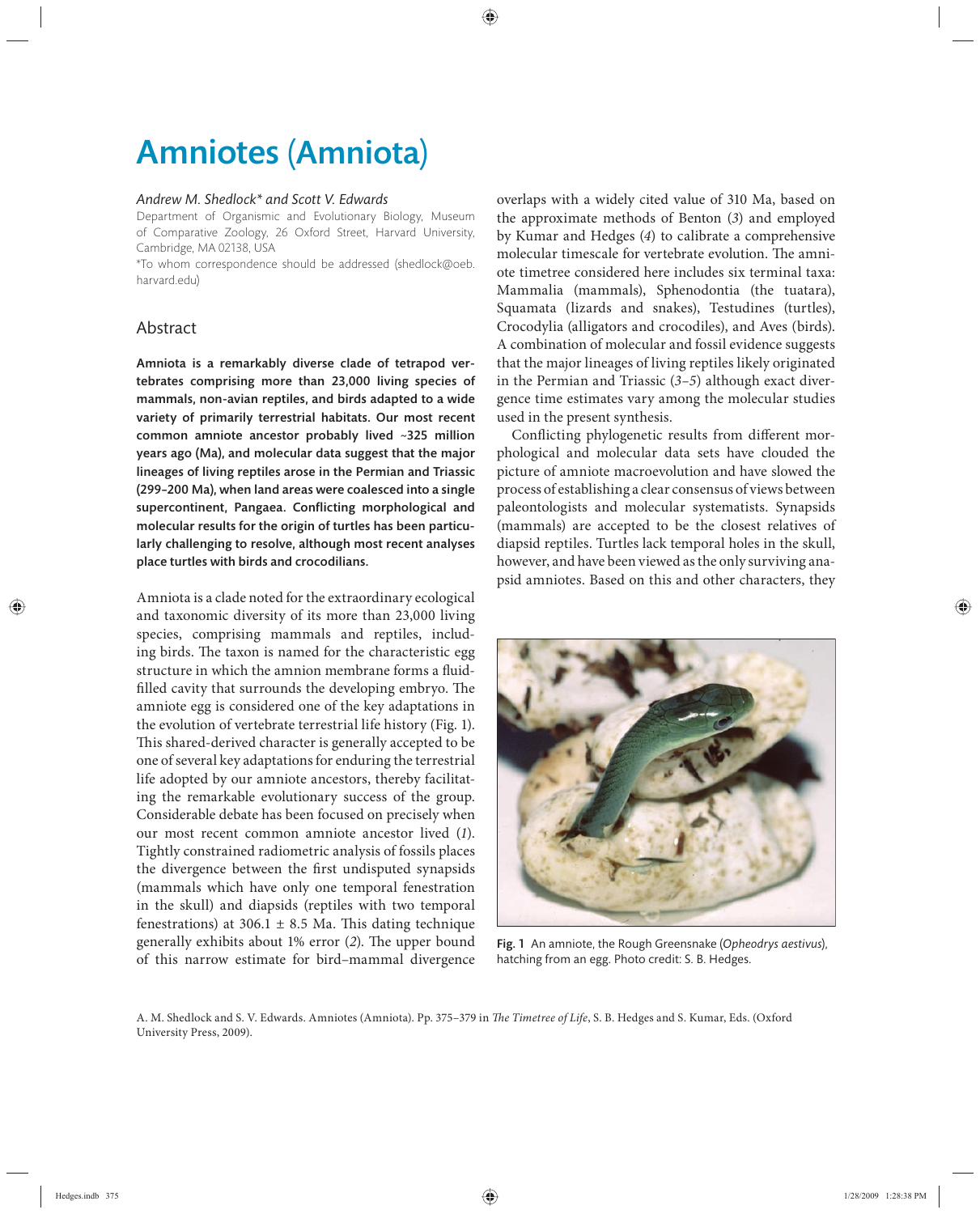

Fig. 2 A timetree of amniotes. The divergence times are from Table 1. *Abbreviations*: C (Carboniferous), CZ (Cenozoic), J (Jurassic), Ng (Neogene), P (Permian), Pg (Paleogene), and Tr (Triassic).

are traditionally placed as the closest relatives of all other living reptiles (*5, 7, 8*). However, a recent morphological reevaluation of skull characters (*9*), and essentially all molecular genetic studies, indicates that turtles should be nested within diapsids despite their apparent anapsid skull morphology. Based on a growing body of genomic evidence (*6, 10–14*), it appears that turtles exhibit a secondary loss of skull fenestration or reversal to an ancestral condition.

Molecular data sets have not completely clarified the amniote picture, however, since different genes and sampling schemes have in some cases placed turtles within archosaurs, as the closest relative of crocodilians (*6, 10, 13, 15*), and in other cases, as the closest relative of an archosaur clade that includes crocodilians and birds (*11, 12, 14, 16*). Statistical evaluation of phylogenetic signal in these studies (*10*) has revealed that mitochondrial genome data have tended to separate turtles from archosaurs, whereas concatenated nuclear gene sequences under potentially strong selection such as globin genes, *lactate dehydrogenase* (*LDH*), and ribosomal RNAs have tended to group turtles with crocodilians. The affinity of turtles and crocodilians has also been observed in evaluating short DNA word motifs embedded in more than 84 million basepairs (Mbp) of genomic sequence for amniotes (13). The earliest turtles appear ~223 Ma in the fossil record (*3*), which is within the interval of both older and younger molecular clock estimates for the time of their origin. The most recent comprehensive effort to resolve the relationships of the major groups of amniotes used more than 5100 amino acids from mostly single-copy nuclear *DPLA* and *GAG* genes within a maximum likelihood framework, and presented strong statistical support for a close relationship of crocodilians and birds to the exclusion of turtles (*11*).

Despite considerable debate on the subject, few studies have presented average divergence time estimations across major branches of the amniote tree based on a calibrated clock analysis of numerous genes. Two highly visible studies within the last decade have set the foundation for an ongoing debate about integrating fossils and genes to estimate divergence times among major amniote clades. Kumar and Hedges (*4*) published their landmark comprehensive molecular timescale for vertebrate evolution based on protein clock calibrations of 658 nuclear genes and 207 vertebrate species. A point estimate of 310 Ma for the bird–mammal divergence, derived from radiometric dating of fossil evidence, was employed to externally calibrate the protein clock. Time estimates based on statistical tests of rate constancy (17, 18) were averaged across multiple genes and taxonomic groups and presented with 95% confidence intervals. Published dates relevant for the amniote timetree included a Permian average estimate for the origin of Lepidosaria at  $\sim$ 276  $\pm$  54.4 Ma, and a bird–crocodilian split at  $\sim$ 222 ± 52.5 Ma.

Less than a year later, similar methods were focused specifically on the Reptilia. Hedges and Poling (6) analyzed combinations of 23 nuclear and two mitochondrial genes, inclu ding globu lins, *LDH*, rRNAs, *alpha crystalline*, *alpha-enolase*, and *cyt b*, to infer a molecular phylogeny of reptiles. As with previous analyses, the 310 synapsid–diapsid split date was used to anchor the molecular clock. The paper unconventionally joined turtles with crocodilians and suggested a more distant relationship between the tuatara and squamates based on a subset of amino acid data available for *Sphenodon*.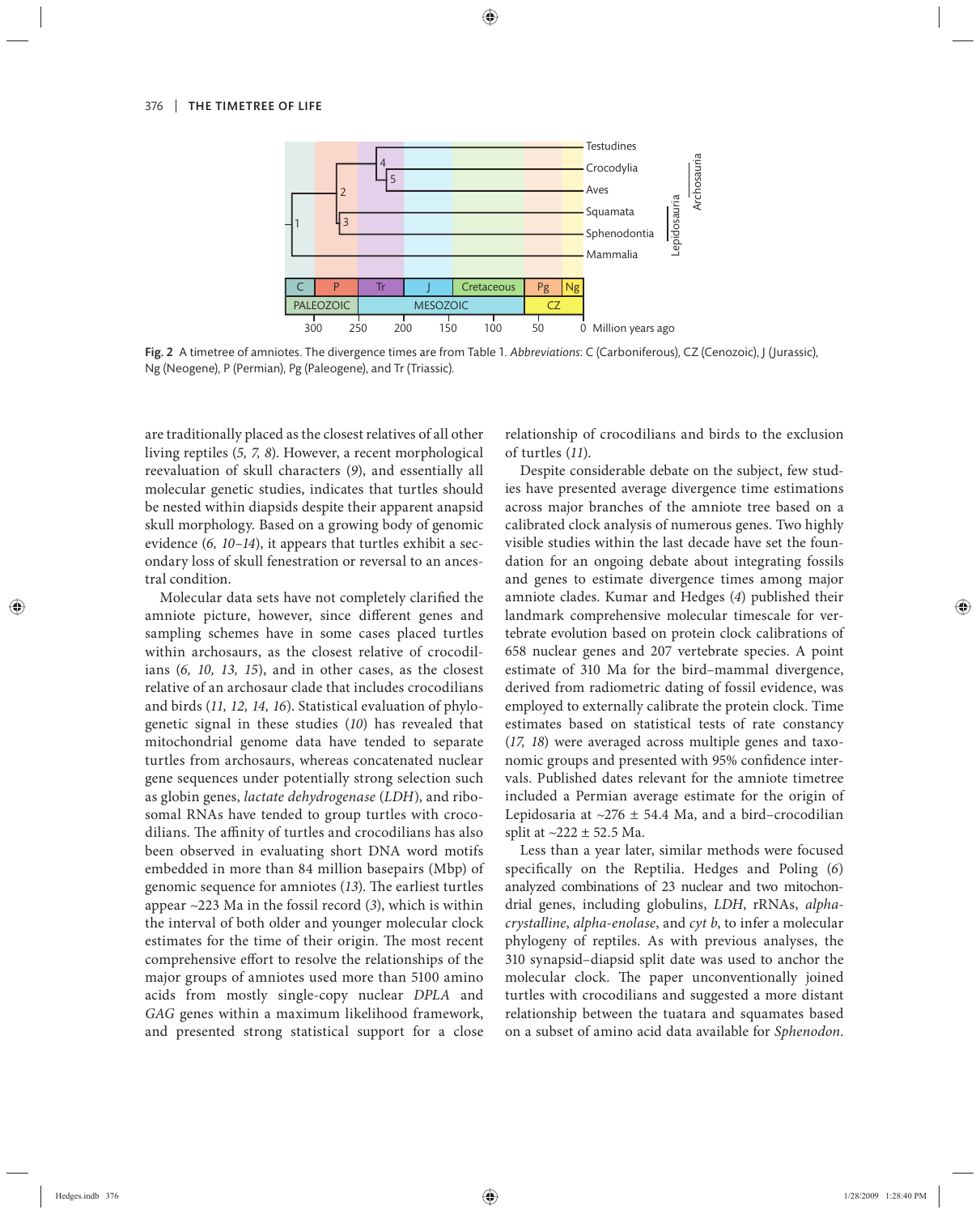| <b>Timetree</b> |             | <b>Estimates</b> |                          |                          |                          |                          |                          |                          |         |                          |         |  |
|-----------------|-------------|------------------|--------------------------|--------------------------|--------------------------|--------------------------|--------------------------|--------------------------|---------|--------------------------|---------|--|
| Node            | <b>Time</b> | Refs. (4, 25)    |                          | Refs. (6, 27)            |                          | Refs. (12, 21, 23)       |                          | Ref. (15)                |         | Ref. (20)(a)             |         |  |
|                 |             | Time             | <b>CI</b>                | <b>Time</b>              | <b>CI</b>                | <b>Time</b>              | CI                       | Time                     | CI      | <b>Time</b>              | CI      |  |
|                 | 324.5       | $\overline{a}$   | $\overline{\phantom{a}}$ | 323(27)                  | 343-305                  | 326(21)                  | 354-311                  | $\overline{\phantom{a}}$ |         | $\overline{\phantom{0}}$ |         |  |
| 2               | 274.9       | 276              | 383-169                  | 245                      | 269-221                  | 285                      | $\qquad \qquad -$        | 250                      | 267-233 | 285                      | 296-274 |  |
| 3               | 271.5       |                  |                          |                          |                          |                          |                          |                          |         | 268                      | 280-256 |  |
| 4               | 230.7       | 225(25)          | 238-205                  | $\overline{\phantom{0}}$ | $\overline{\phantom{0}}$ | $\overline{\phantom{0}}$ | $\overline{\phantom{0}}$ | 152                      | 176-128 | 265                      | 278-252 |  |
| 5               | 219.2       | 222              | 325-119                  | 258(27)                  | 279-238                  | 196(23)                  | 294-98                   | 214                      | 259-169 | 201                      | 216-186 |  |

Table 1. Divergence times (Ma) and their confidence/credibility intervals (CI) among amniotes (Amniota).

| <b>Timetree</b> |             | <b>Estimates (Continued)</b> |             |                          |           |                          |                          |             |                          |  |
|-----------------|-------------|------------------------------|-------------|--------------------------|-----------|--------------------------|--------------------------|-------------|--------------------------|--|
| Node            | <b>Time</b> | Ref. (20)(b)                 |             | Ref. (22)                | Ref. (24) | Ref. (26)                |                          | Ref. (27)   |                          |  |
|                 |             | Time                         | CI          | <b>Time</b>              | Time      | <b>Time</b>              | CI                       | <b>Time</b> | CI                       |  |
|                 | 324.5       | $\overline{\phantom{0}}$     |             |                          |           | $\qquad \qquad$          |                          |             | $\qquad \qquad$          |  |
| 2               | 274.9       | 289                          | $302 - 276$ | $\overline{\phantom{0}}$ | 294       | $\overline{\phantom{0}}$ | $\overline{\phantom{0}}$ |             | $\qquad \qquad$          |  |
| 3               | 271.5       | 275                          | 292-258     | $\overline{\phantom{0}}$ |           | $\qquad \qquad$          |                          |             | $\overline{\phantom{0}}$ |  |
| 4               | 230.7       | 273                          | 291-255     | 191                      | 278       | $\overline{\phantom{0}}$ |                          |             | $\qquad \qquad$          |  |
| 5               | 219.2       | 194                          | 218-170     | 175                      | 254       | 259                      | 282-236                  | 258         | 279-238                  |  |

Note: Node times in the timetree represent the mean of time estimates from different studies. Estimates are presented from an analysis of nine nuclear genes examined within a comprehensive analysis of 658 nuclear genes (4); 23 nuclear and nine mitochondrial protein-coding genes (6), 11 nuclear proteincoding genes (23); nuclear LDH-A, LDH-B, and alpha-enolase genes (15); 11 mitochondrial protein-coding genes (24); 12 protein-coding genes, two rRNA genes, and 19 tRNAs from mitochondria (25); 11 protein-coding genes and 19 tRNAs from mitochondria (12), 11 protein-coding genes and unspecified RNA genes from mitochondria (22); 325 protein-coding genes (21), mitochondrial genomes (26, 27), and the nucleotide (a) and amino acid sequences (b) of the nuclear RAG1 gene (20).

Squamates were estimated to have diverged from other reptiles  $\sim$ 245  $\pm$  12.2 Ma, birds from the crocodilian + turtle clade  $\sim$ 228  $\pm$  10.3 Ma, and turtles from crocodilians  $\sim$ 207  $\pm$  20.5 Ma. These results differ from previous average dates published for the vertebrate timescale (*4*) by suggesting a younger Triassic vs. Permian time frame for the origin of squamate lizards, and a slightly older time for the bird–crocodilian split. These divergence time estimates cannot be reconciled with fossil evidence that provides a minimum age estimate of at least ~223 Ma for the oldest known turtles (*3*), but suggest that a number of key innovations during amniote evolution occurred within a roughly 40 million period of the Triassic. The study also posed a challenge for paleontologists to reconcile the derived position of turtles among amniotes and set a methodological framework for expanded application of molecular clock analyses to a variety of questions regarding vertebrate evolution.

Several additional studies warrant summary here for their contributions to establishing the amniote timetree. The first is specifically aimed at attempting to resolve the phylogenetic position of turtles (15). The study adds considerable additional *LDH-A*, *LDH-B*, and *alpha*enolase protein sequences to the available data matrix and employs the average distance methods and 310 Ma synapsid–diapsid clock calibration of Kumar and Hedges (*4*). Strong statistical support was provided for a turtle– crocodilian relationship to the exclusion of birds, with an exceptionally recent Upper Jurassic average divergence time estimate for turtles from crocodilians of only 152 Ma, some 71 million years younger than the oldest fossil turtle. No data were presented for *Sphenodon*, highlighting the overall lack of published divergence time estimates for this unique "living fossil."

Rest *et al.* (*12*) examined 11 protein-coding genes and 19 tRNAs from the mitochondrial genomes of all major amniote lineages, emphasizing the importance of sampling the tuatara to accurately reconstructing reptile phylogeny. The study employed advances in Bayesian model-based methods of inference and resolved turtles as the sister group to archosaurs with 100% statistical support. Adopting a maximum likelihood approach to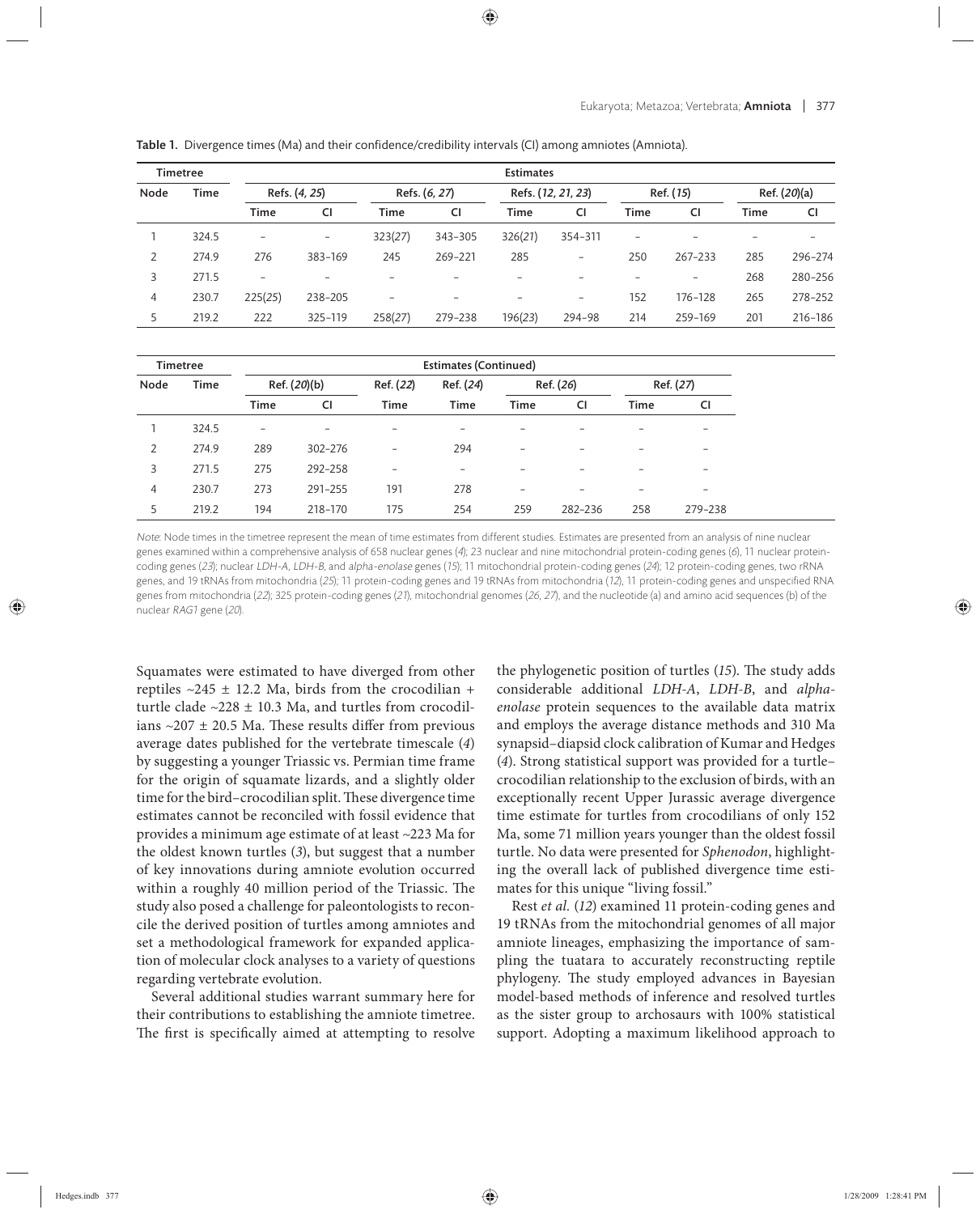estimating divergence times under a relaxed molecular clock assumption and multiple fossil calibration points (*19*), the authors reported a divergence time well into the Permian for the origin of Lepidosauria.

Most recently, Hugall *et al.* (*20*) analyzed the nuclear gene *RAG1* across 88 taxa spanning all major tetrapod clades. The study supported the close relationship of turtles to a monophyletic Archosauria and employed model-based rate-smoothing methods to estimate divergence times in amniotes. Results highlighted an ancient Permian origin for the tuatara estimated at  $~268-275$ Ma and revealed slower molecular evolutionary rates in archosaurs and especially turtles that tend to underestimate divergence times for these groups without using appropriate fossil calibration points. Comparison with other molecular clock studies underscored the bias toward inflated divergence time estimates created by saturated mitochondrial gene sequence data.

Seven other studies also present molecular time estimates for at least one node in the amniote tree of life  $(21-27)$ . The genes examined in each of these studies are listed in the caption for Table 1 and the average time estimates from all 12 investigations considered here are reflected by the topology in Fig. 2. Based on this literature synthesis, the amniote common ancestor is dated at 325 Ma, with the origin of lepidosaurs taking place in the mid-Permian ~275 Ma, and the divergence of sphenodontids from squamates at 272 Ma, distinguishing the living tuatara as a remarkably ancient evolutionary relict. Turtles are estimated to have diverged from archosaurs in the early Triassic some 231 Ma, whereas crocodylians subsequently split from birds as recently as 219 Ma. It must be noted that confidence intervals on the estimates summarized in Table 1 are not available for several studies (*12, 22, 24*) or vary widely among studies depending on the number of genes investigated, the nature of the gene sequence data analyzed, and taxonomic sampling (e.g., 4 vs. 20). The results in Fig. 2 should therefore be interpreted cautiously within narrow time frames of amniote evolutionary history.

In summary, the amniote timetree paints a mixed portrait of organismal evolution among major tetrapod lineages that underwent a number of key vertebrate innovations adapted for the rigors of terrestrial life. The late Permian mass extinction was due presumably to widespread stressful environmental conditions produced by unfavorable ocean–atmosphere chemical interactions (*28*). Fossil diversity indicates a protracted biological recovery through the lower Triassic ~250 Ma (29) that falls between molecular time estimates for two major periods of amniote cladogenesis: (1) the divergence and early diversification of lepidosaurs between  $\sim$ 270 and  $275$  Ma and  $(2)$  the origin of turtles and subsequent divergence of crocodilians and birds between roughly ~230 and 220 Ma. Young amniote lineages would have emerged into a relatively unconstrained evolutionary landscape before extensive Pangean supercontinental breakup. A combination of favorable environmental and biogeographic forces likely facilitated successful tetrapod invasion into a variety of open terrestrial niches during the Triassic, exemplified today by the extraordinary ecological, phenotypic, and taxonomic diversity of living amniotes.

#### Acknowledgments

Support for the preparation of this manuscript was provided by Harvard University and in part by a U.S. National Science Foundation grant to S.V.E.

### References

- 1. S. B. Hedges, S. Kumar, *Trends Genet.* **20**, 242 (2004).
- 2. J. Remane *et. al.*, Eds., *International Stratigraphic Chart* (International Union of Geological Sciences: International Commission on Stratigraphy, Paris, 2002).
- 3. M. J. Benton, *Vertebrate Paleontology* (Chapman & Hall, New York, 1997).
- 4. S. Kumar, S. B. Hedges, *Nature* **392**, 917 (1998).
- 5. R. R. Reisz, *Trends Ecol. Evol.* **12**, 218 (1997).
- 6. S. B. Hedges, L. L. Poling, *Science* **283**, 998 (1999).
- 7. J. Gauthier, A. G. Kluge, T. Rowe, *Cladistics* **4**, 105 (1988).
- 8. M. S. Y. Lee, *Zool. J. Linn. Soc.* **120**, 197 (1997).
- 9. O. Rieppel, R. R. Reisz, *Ann. Rev. Ecol. Syst.* **30**, 1 (1999).
- 10. Y. Cao, M. D. Sorenson, Y. Kumazawa, D. P. Mindell, M. Hasegawa, *Gene* **259**, 139 (2000).
- 11. N. Iwabe *et al.*, *Mol. Biol. Evol.* **22**, 810 (2005).
- 12. J. R. Rest *et al.*, *Mol. Phylogenet. Evol.* **29**, 289 (2003).
- 13. A. M. Shedlock *et al.*, *Proc. Natl. Acad. Sci. U.S.A.* **104**, 2767 (2007).
- 14. R. Zardoya, A. Meyer, *Proc. Natl. Acad. Sci. U.S.A.* **95**, 14226 (1998).
- 15. H. Mannen, S. S.-L. Li, *Mol. Phylogenet. Evol.* **13**, 144 (1999).
- 16. Y. Kumazawa, M. Nishida, *Mol. Biol. Evol.* **16**, 784 (1999).
- 17. F. Tajima, *Genetics* **135**, 599 (1993).
- 18. N. Takezaki, A. Rzhetsky, M. Nei, *Mol. Biol. Evol.* **12**, 823 (1995).
- 19. M. J. Sanderson, *Mol. Biol. Evol.* **14**, 1218 (1997).
- 20. A. F. Hu gall, R. Foster, M. S. Lee, *Syst. Biol.* **56**, 543 (2007).
- 21. J. E. Blair, S. B. Hedges, *Mol. Biol. Evol.* **22**, 2275 (2005).